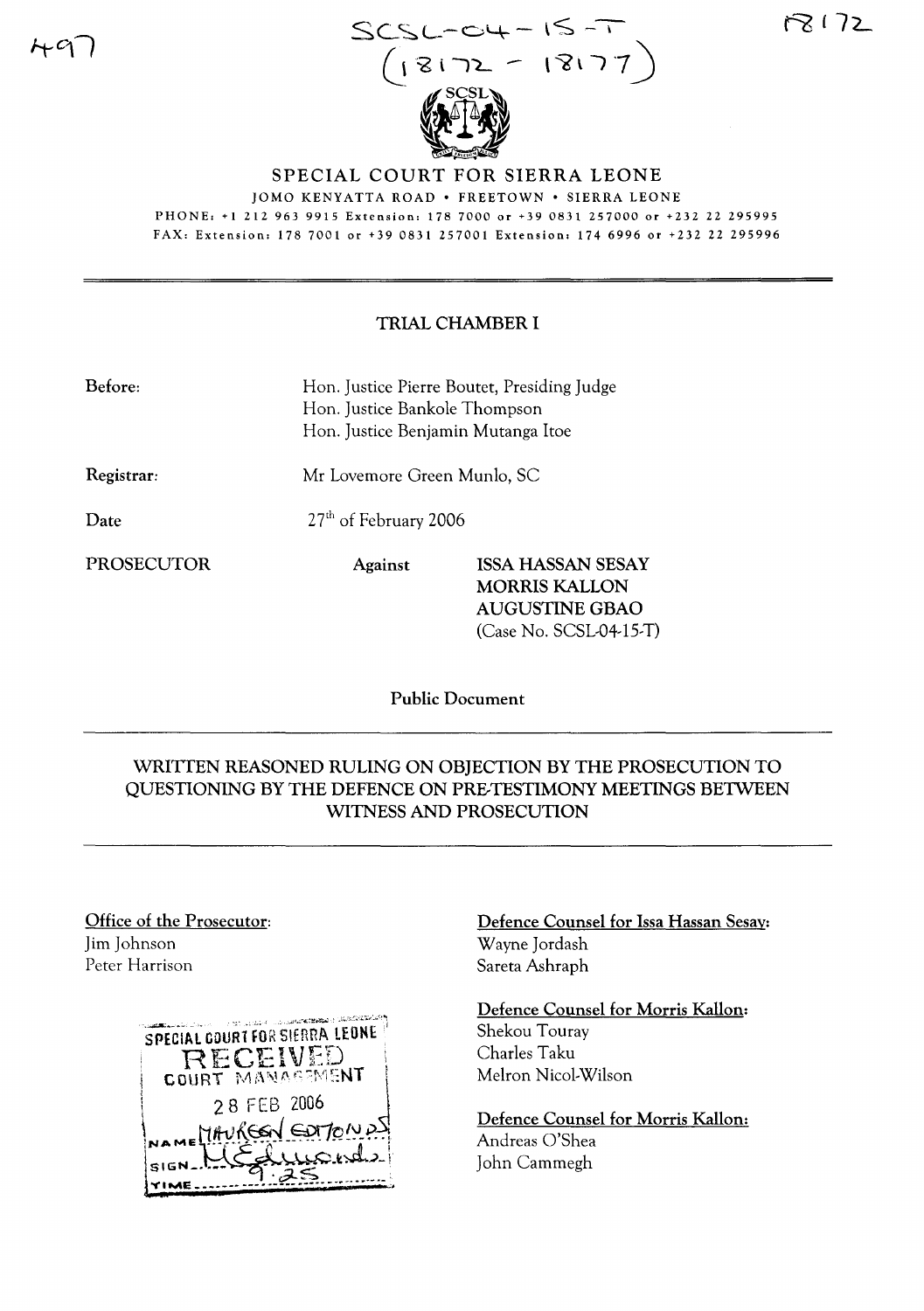**TRIAL CHAMBER I** ("Trial Chamber I") of the Special Court for Sierra Leone ("Special Court") composed of Hon. Justice Pierre Boutet, Presiding Judge, Hon. Justice Bankole Thompson, and Hon. Justice Benjamin Mutanga Itoe;

**SEIZED** of the Oral Objection made by the Office of the Prosecutor ("Prosecution") on the 21<sup>st</sup> of November, 2005;

**CONSIDERING** that on the 22<sup>nd</sup> of November, 2005, the Trial Chamber delivered an oral Ruling denying the Objection;

**NOTING** that the Trial Chamber indicated at that time that a reasoned written Ruling on this matter would be delivered in due course;

#### **THE TRIAL CHAMBER HEREBY** ISSUES **ITS WRITTEN REASONED RULING:**

#### **1. BACKGROUND**

1. On the 21<sup>st</sup> of November 2005, during cross-examination of Prosecution Witness TF1-045 by the Counsel for the First Accused, Issa Sesay, the Prosecution objected to the Defence questioning about pre-testimony meetings between the said witness and the Prosecution's investigators.<sup>1</sup>

2. In support of the Objection, the Prosecution submitted that, consistent with the jurisprudence of Trial Chamber II in the AFRC Trial, and in particular the *Decision* on *Objection* to *Question Put* by *Defence* in *Cross-Examination of Witness TFl-22* 7 of the 15th of June 2005 ("AFRC Decision"), at paras.  $19-25$ , save for exceptional circumstances, i.e. substantiated allegations of misconduct from the Prosecution or modifications of disclosed statements made in the course of a pre-testimony meeting, such questioning should be limited to the number, the dates and the duration of the meetings.

Case No. SCSL-04-15-T  $\bigcup$  2.

<sup>&</sup>lt;sup>1</sup> RUF Transcripts, 21 November 2005, page 91ff.

<sup>C</sup> *Prosecution against Alex Tamba Brima, Brima BazZ) Kamara and Santigie Kanu,* Decision on Objection to Question Put by RUF Transcripts, 21 November 2005, page 9111.<br><sup>2</sup> Prosecution against Alex Tamba Brima, Brima Bazzy Kamara and Santigie Kanu, Decision on Objection to Question Put by<br>Defence in Cross-Examination of Witness TF1-227, 15 Jun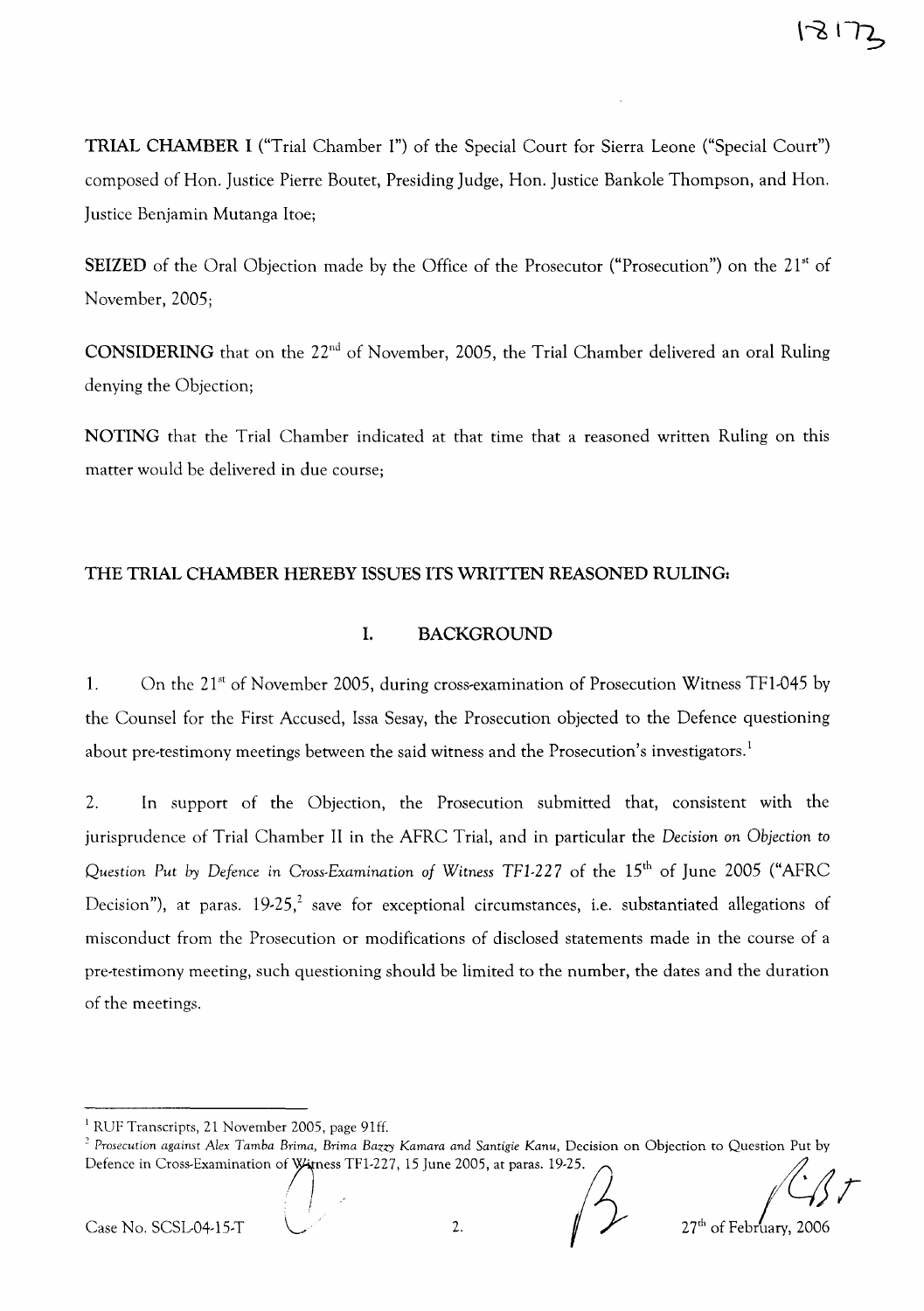3. In essence, the Prosecution was claiming some kind of privilege for pre-testimony meetings between it and its witnesses analogous to the lawyer-client privilege. This is the only logical inference deducible from its reliance on the AFRC Decision, judging from paragraph 4 thereof, which states:

"An oral objection was raised by Prosecution Counsel in the course of cross-examination. As the objection raised important issues of evidence, the rights and limitations of cross-examination and the privilege, if any, between the Prosecution and its witnesses, the Trial Chamber ordered both Parties to submit written arguments."

4. The Prosecution further submitted that the line of questioning pursued by the Defence went beyond the scope of what is permissible in cross-examination as the AFRC Decision indicates, in that the questions related to the substance of pre-testimony meeting between the Prosecution and the witness.

5. In response to the said objection, Counsel for Sesay submitted that the Prosecution's case involves an extensive disclosure of supplemental and additional witness statements, and it is therefore part of the Defence case to assess the nature of these additional statements. Counsel also submitted that the only effective remedy in its possession in order to undertake this assessment is indeed the cross-examination of the witness concerning his meetings with the Prosecution.

6. Counsel for Kallon submitted that in the particular case relied upon in the AFRC Decision, namely, *Prosecution against Augustine Bizimungu/* there was an allegation of misconduct on the part of Prosecution raised by the Defence, but which is not the case with regards to the present objection raised by the Prosecution.

7. Counsel for Gbao endorsed the submissions of Counsel for the First Accused, and, submitted that limiting the right of the Defence to question a witness during cross-examination on his statements given to the Prosecution should be considered only a case-by-case basis.

#### **II. MERITS OF THE OBJECTION**

8. As a preliminary issue, the Chamber observes that the objection, as formulated, fails to specify and particularize the questions put by learned Counsel for the First Accused to the witness which, in the Prosecution's submission, "as a matter of principle, go beyond the scope of what is permissible in

Case No. SCSL04-15-T  $\bigotimes$  3. IJ 27<sup>th</sup> of February, 2006

<sup>1</sup> *Prosecution against Augustine Bizimungu at al.,* Case No. ICTR-OO.56·T, Decision on Bizimungu's Urgent Motion Pursuant to Rule 73 to Deny the Prosecutor's Objection Raised During the 3 March Hearing, 1 April 2005 ("Bizimungo Decisign").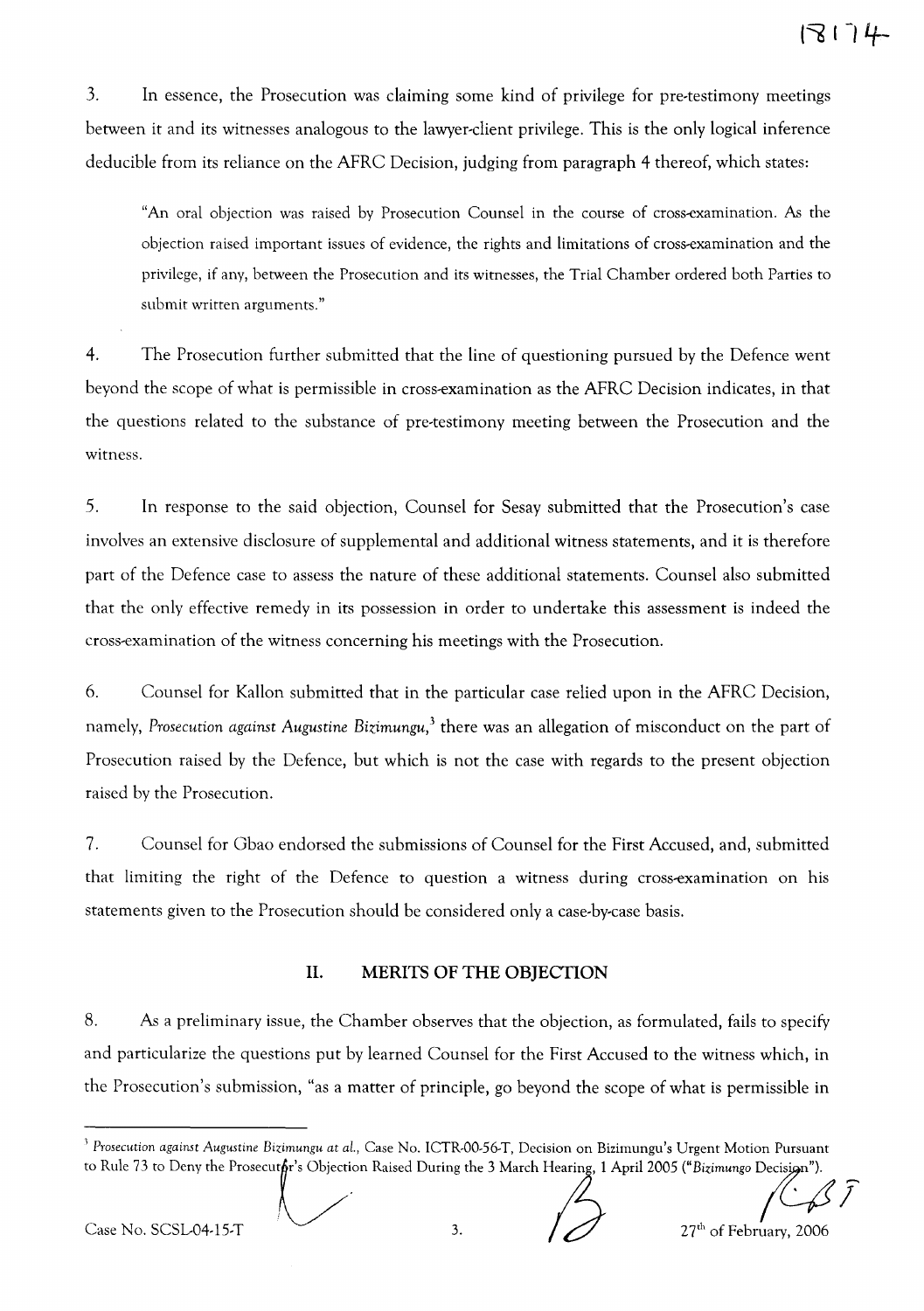cross-examination" and the extent, if any, to which such questions, as alleged, do relate to the substance, as distinct from the procedure adopted in recording the alleged statements. In the Chamber's opinion, this distinction is crucial since, given the permissible latitude of crossexamination adopted by the Court, it cannot accept any limitation on cross-examination as to the procedure adopted in taking down statements from Prosecution witnesses.

9. We observe that the objection, founded as it seems on the AFRC Decision, rests upon the presumption that the Prosecution/witness relationship is analogous to the Lawyer/Client relationship rooted in the English common law tradition. The Chamber notes the *Bizimungu* Decision on the Prosecution/Witness relationship as not being the same as the Lawyer/Client relationship. <sup>4</sup>

10. From the Chamber's perspective, the precise issue for determination as to the merits of the objection is whether the premise upon which it is grounded is valid. For the sake of completeness, we re-state here what we understand to be the main thrust of the Prosecution's argument: The Defence should only be permitted to question prosecution witnesses, except for substantiated allegations of misconduct, on issues about the number of meetings, dates and duration. In essence, as already noted, the Prosecution is canvassing the proposition that the right of the Defence to cross-examine prosecution witnesses must be subject to the qualification that the area of pre-testimony meetings between the prosecution and its witnesses is, as it were, prohibited territory, (excluding allegations of prosecutorial misconduct), except in respect of matters such as number of meetings, dates, and duration.

11. The Chamber notes that apart from the AFRC Decision, the Prosecution has not produced any other case-law authority for what, in this Chamber's considered opinion, is a novel proposition of law. The only conceptual or doctrinal basis for such a proposition seems to be some presumed analogy between the Lawyer/Client privilege and the Prosecution/Witness relationship. We hold that it is settled law that the Lawyer/Client relationship derives from, or rests, on *rationales* that are entirely distinct and unrelated to that of the Prosecution and its witnesses.

12. For the purposes of this Ruling, suffice it to say that the Chamber's understanding of the Lawyer/Client privilege, as it is applicable in the classical common law setting, is designed to afford a direct protection to confidential communications from the client to the attorney when the client is

<sup>4</sup> Id., paras 29-31.

*f* (51

Case No. SCSL-04-15-T 4.

27<sup>th</sup> of February, 2006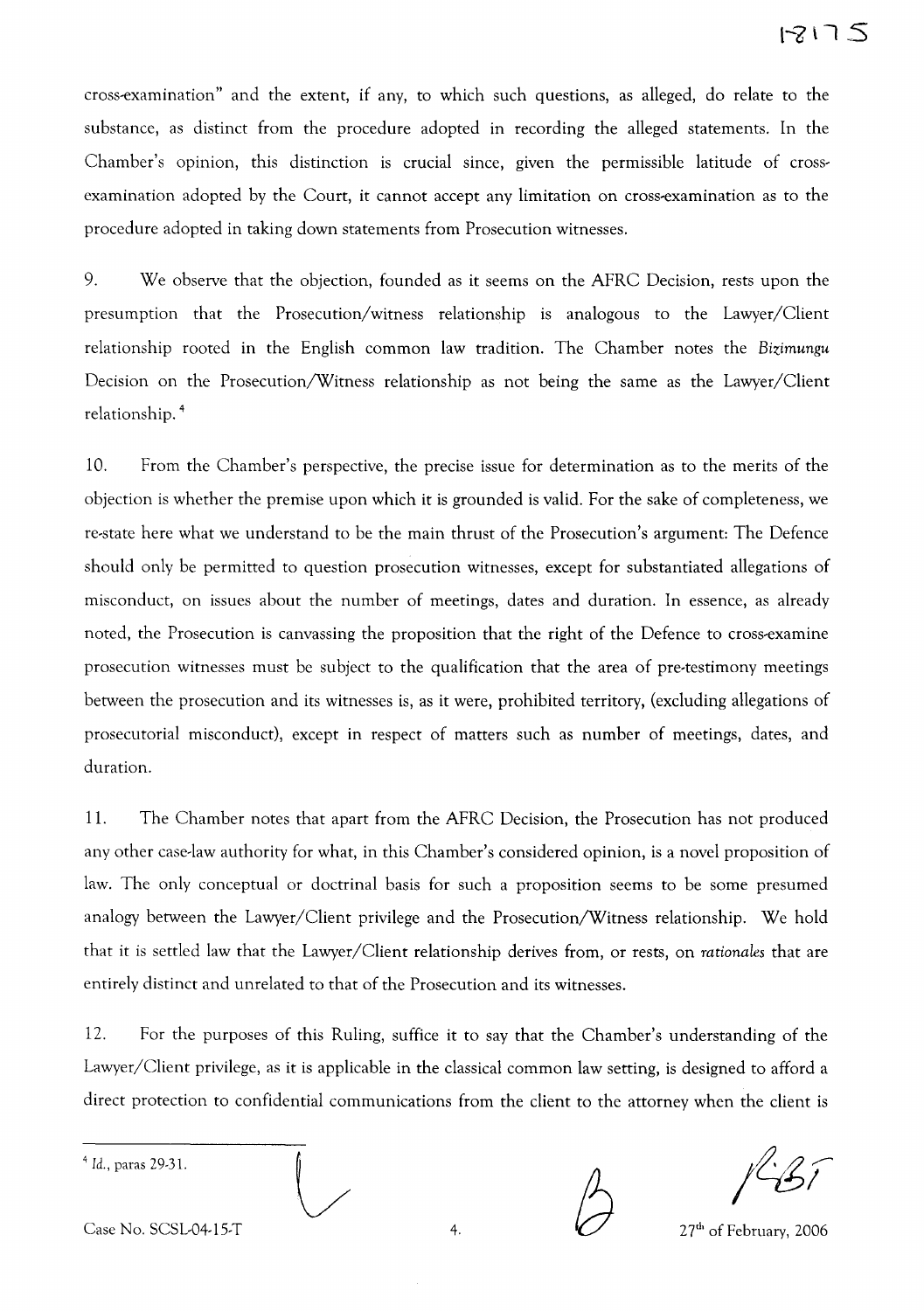seeking legal advice and assistance. The logic of the privilege is that insulating those communications from the discovery process assures the client that his communications cannot be used against him, and thus encourages him to be more candid with his lawyer. In our view, the Prosecution/Witness relationship bears no juridical affinity with the Lawyer/Client relationship in terms of its doctrinal objective and thrust and we fail to see how any such relationship could be said to exist between a witness and the Prosecution. No such relationship exists between the Defence and any of their witnesses, except for the Accused himself.

13. Work product of the Prosecution in the preparation of its case, which may not be disclosed because of its personal or internal nature, do not in our considered view extend to preclude the disclosure of any other relevant matters relating to interviews and proofing sessions between the Prosecution and any particular witness.<sup>5</sup>

## **Ill. CONCLUSION**

14. The Chamber wishes to emphasize that, as a matter of law, a proper legal foundation must be established dUring cross-examination as a precondition for tendering a witness' out-of-court statement to show prior inconsistency with his oral testimony. This is now the established practice of this Chamber as embodied in its *Decision* on *Disclosure of Witness Statements and Cross Examination. <sup>6</sup>* Needless to mention that this practice applies to both the CDF and RUF trials.<sup>7</sup> We also do not perceive any inconsistency between the said practice and the degree of latitude permissible in crossexamination in establishing prior inconsistencies within the scope of the principle enunciated by the AFRC Decision.

Case No. SCSL04-15-T<br>Case No. SCSL04-15-T<br>5. (3) 27<sup>th</sup> of February, 2006

*<sup>5</sup> Prosecutor against Issa Sesay,* Morris *KaHon and Augustine Gbao,* Case No. SCSL-05-15-T, Decision on the Gbao and Sesay Joint Application for the Exclusion of the Testimony of Witness TFl-141, 26 October 2005, paras 20-21, 28, 34. See also *Prosecutor against Sam Hinga Norman, Moinina Fofana and* AHieu *Kondewa,* Case No. SCSL-04-14-T, Ruling on Disclosure of Witness Statements, 1 October 2004.

*<sup>6</sup> Prosecutor against Sam Hinga Norman, Moinina Fofana and* AHieu *Kondewa,* Case No. SCSL-04-14-T, Decision on Disclosure of Witness Statements and Cross Examination, 16 July 2004 para. 21.

*<sup>7</sup> Prosecutor against Issa Sesay,* Morris *KaHon and Augustine Gbao,* Case No. SCSL-05-15-T, Decision on Prosecution Motion Objecting to Defence Submissions of Witness Statements with Inconsistencies Marked, 27 October 2005, para. 19.